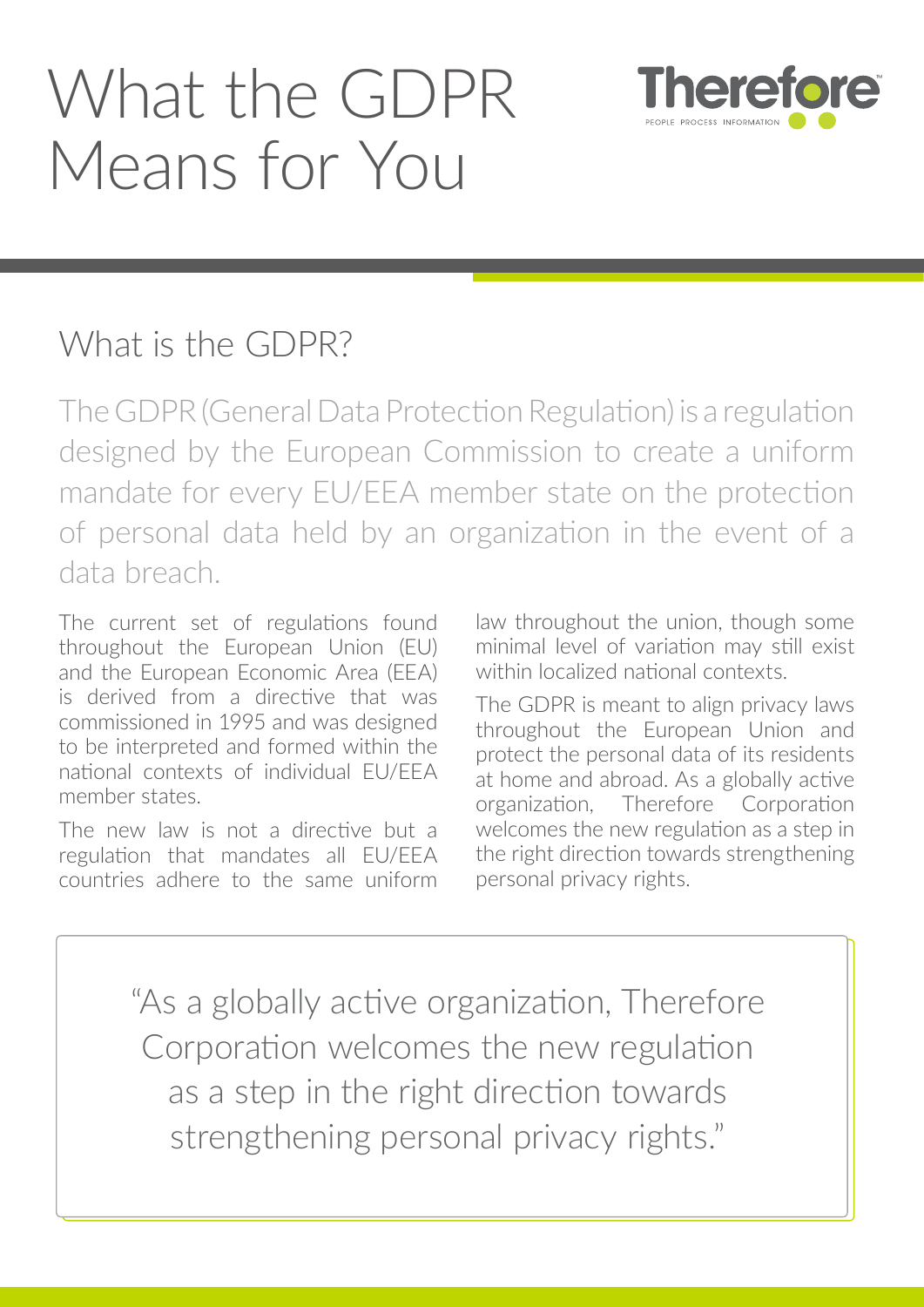## How Therefore™ can help:

The GDPR is a complex regulation that requires significant effort and investment in data security and protection by any affected entity.

Therefore Corporation strives to help you achieve compliance with the GDPR by offering an information management solution that allows you to store, find, and catalog the personal data retained by your organization and create a more secure data environment. Furthermore, Therefore™ offers resources that simplify the monitoring and management of the personal data you retain within the system, and provides tools to help you meet the GDPR's reporting and assessment requirements.

However, based on the broad scope and nature of the GDPR, it is important to recognize that GDPR compliance goes beyond software. Compliance is the result of a combination of sound data protection policies, procedures, training, and reporting. Therefore™ can help your organization achieve these results, and thus GDPR compliance, by providing tools which make it easier for you to discover, manage, secure, and report on the personal data your organization retains.

A correctly configured, maintained, and administered Therefore™ system helps you to securely handle personal information and provide more protection against data breaches when combined with proper organizational procedures, training, and operations.



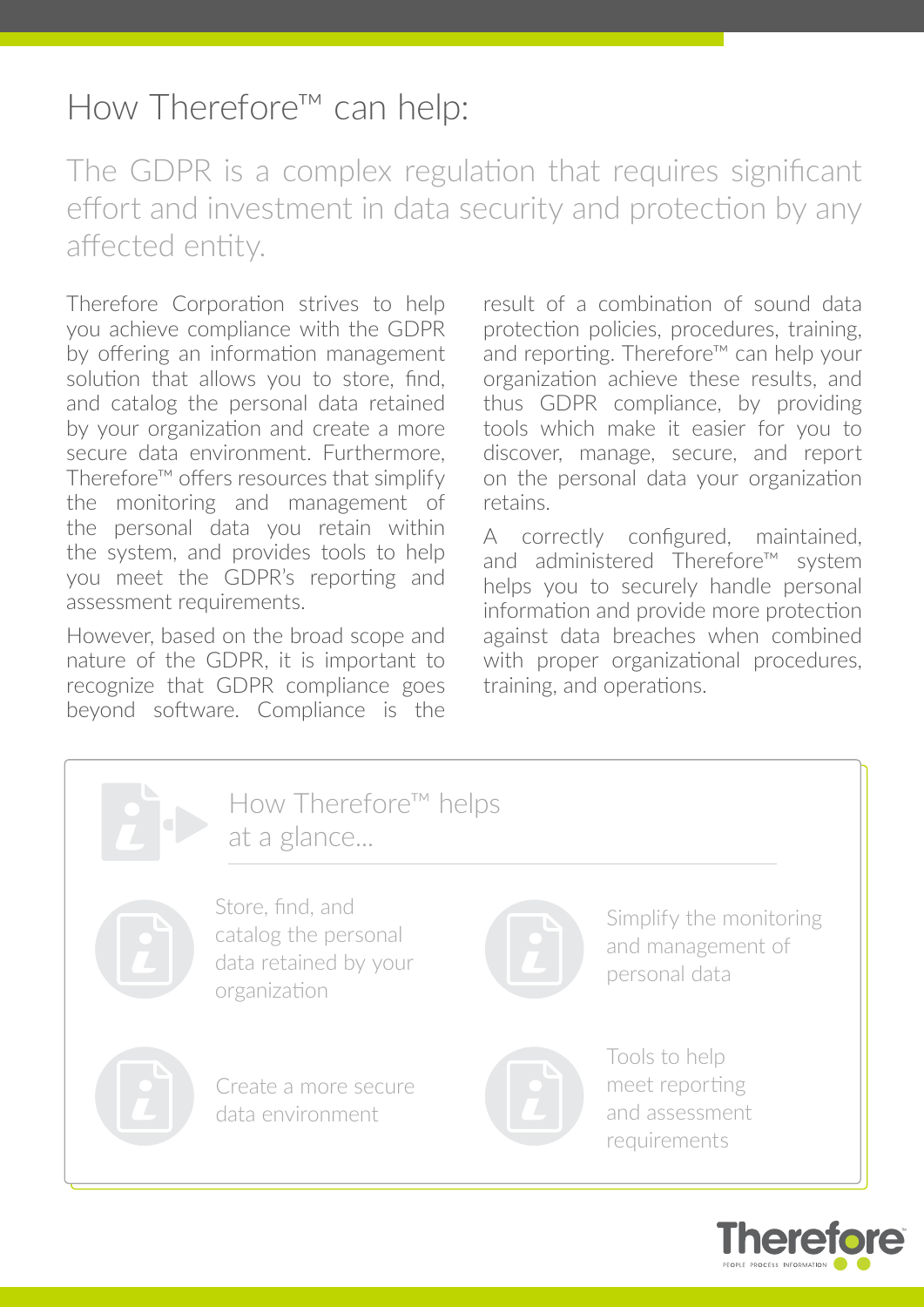# How do I get started?

The GDPR has many requirements about how your organization can collect, store, and use personal information. These include:

- How you identify, store, and secure the personal data in your systems
- How you accommodate requirements for data transparency
- How you detect and report personal data breaches
- How you train privacy personnel and employees
- And more

Since so much preparation is involved for adherence to this new regulation, Therefore Corporation recommends getting a head start on compliance preparations. Start reviewing your data management practices and policies as soon as possible. Noncompliance with the GDPR has the potential to cause serious financial or reputational harm to your organization; sanctions could include anything up to €10,000,000 or 2% of worldwide gross revenue, whichever is the highest. However, proof of a robust set of security provisions in place and the response time to reporting a data breach incident can be taken into consideration when the authorities are evaluating the situation.

You should start on the path to GDPR compliance by focusing on the following key areas:

#### DISCOVER: Prevention and Preparation

- Identify the type of personal data your organization collects and how you retain it
- Perform a risk assessment and threat analysis to get an idea of where you currently stand
- Appoint a Data Protection Officer (DPO)
- Train your staff to ensure data handlers are aware of the new regulation and how to adhere to it

#### MANAGE AND SECURE: Security Implications

Implement policies and tools to manage how the personal data you retain is managed and accessed:

- Prevent non-authorized personnel from accessing personal data
- Electronically: secure data in a way that is not openly accessible over the Internet or local networks
- Physically: prevent access to paper files, servers, or storage media where personal data is retained

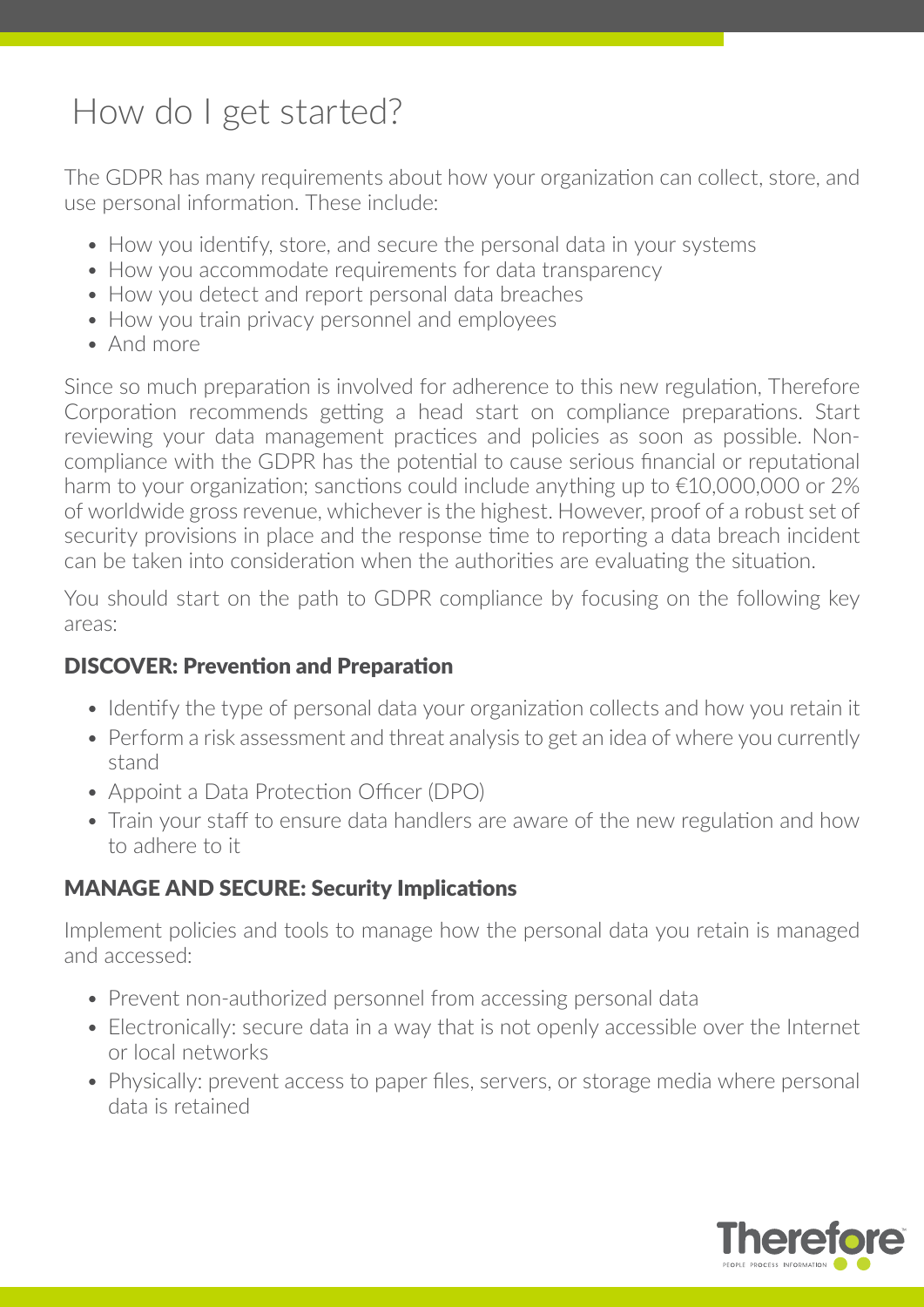Within Therefore™:

- Check your permission settings to ensure only authorized users have access to personal data
- Consider dedicating a high-security space in your Therefore™ repository, such as a folder of categories or a case definition, for the storage of personal data which falls under the scope of the GDPR
- Consider restricting View permissions on index fields which contain personal data
- Regularly review system access permissions by creating Security Reports in Therefore™
- Make sure you have enabled backup drives, storage and retention policies, and migration schedules to retain data properly
- Set retention policies to delete outdated information (after the retention period specified by applicable local laws)
- Enable advanced security settings in the Therefore™ Solution Designer if applicable and manageable
- For Therefore™ Web Access: consider enabling the "Encrypt Link" setting to mask objects IDs in Therefore™ for greater security

#### REPORT: Data Breaches and Actions to Take

Implement policies and procedures for dealing with and reporting data breaches:

- Maintain meticulous records of your organization's security implementations robust evidence of efforts to protect and manage personal data increase the chances of leniency when it comes to sanctions by regulators
- Establish a procedure or strategy for effectively communicating a breach to your country's regulatory authorities – such breaches must normally be communicated within 72 hours

Within Therefore™<sup>.</sup>

- Configure Therefore<sup>™</sup> Audit Trail to log actions taken by system users, and regularly review the logs for signs of suspicious activity.
- Store documentation related to your organization's security implementations in Therefore™, and build a workflow around the process of organizational review.

#### REVIEW: Privacy Policies and Subject Access Requests (SAR)

Implement policies and procedures for privacy policies ands SARs:

- Establish a protocol or procedure for handling subject access requests
- Regularly keep track of data protection regulations to ensure that business processes remain in-line with the law
- Update organizational privacy policies

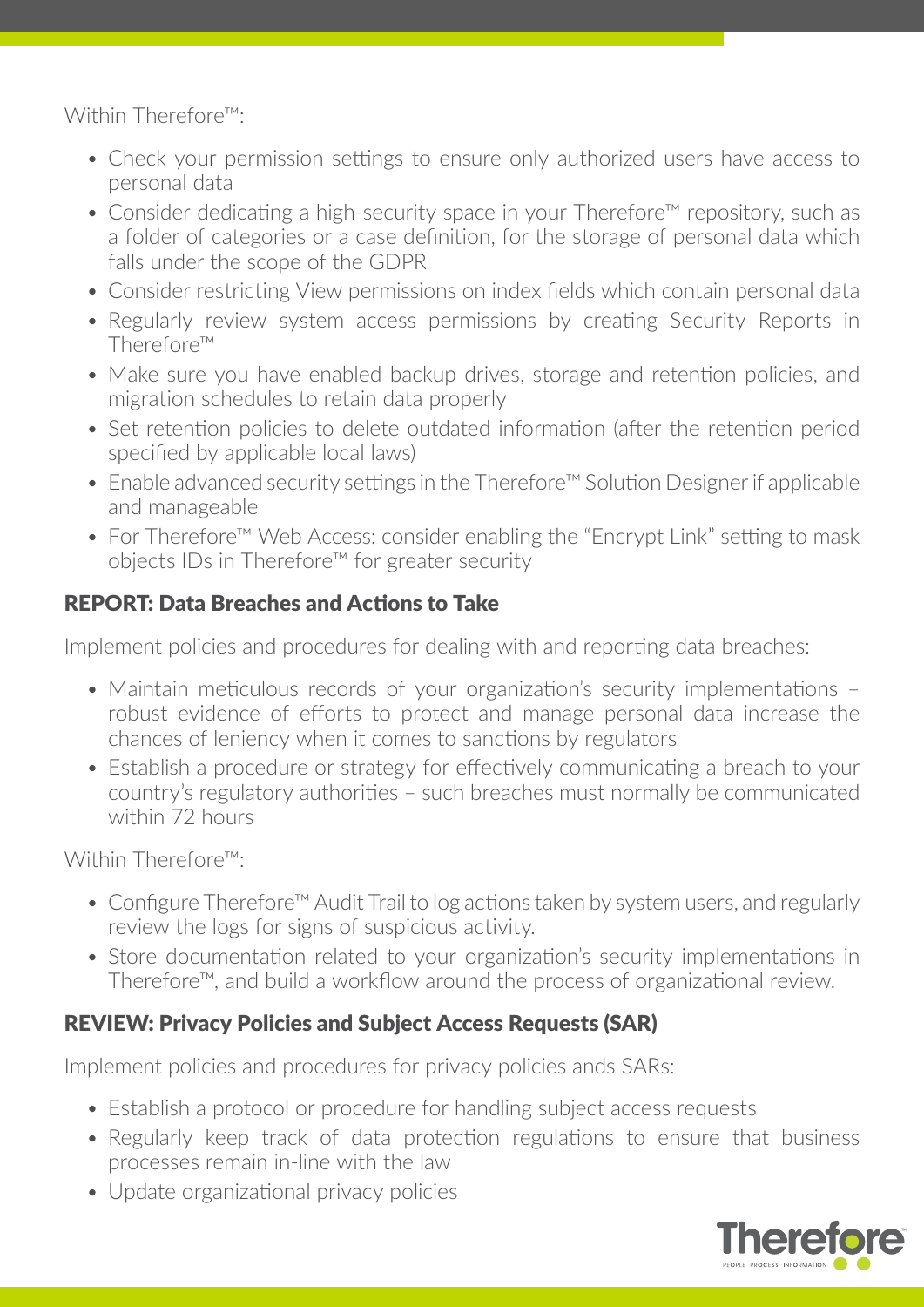Within Therefore™:

- Create a workflow for efficiently and correctly handling subject access requests and ensuring the process is fully documented and traceable
- Create a workflow to periodically remind you to check the latest regulations and adapt your policies and procedures
- Consider organizing personal data into logical groupings that make it easy to respond to SARs; for example, organizing customer files into cases, where all personal data related to an individual (documents, metadata, etc.) are grouped together
- Consider creating reports using Therefore™ Business Analytics to ensure processes are being completed appropriately
- Always install the latest recommended patches and updates to ensure your system remains secure

# GDPR Implementation in Action

Let's look at a fictional case of an insurance company that uses Therefore™ to manage personal data in a GDPR-compliant manner:

Moya Insurance Group (MIG for short) is an international insurance company with headquarters in the EU.

Due to the nature of the insurance business, MIG retains a lot of personal data about its clients and is thus a prime target of the GDPR. This includes data such as:

- Name, DOB, marital status, home address, telephone numbers and email addresses
- Medical information and biometric data (for their health insurance sub-division)
- Income and financial information (for their mortgage insurance sub-division)
- Driving records and vehicle information (for their car insurance sub-division)

MIG uses Therefore™ to manage the data in their organization. They do so by organizing client files into cases, where all data pertaining to a client, including their personal details, documentation, and policy information is retained within an electronic version of a binder.

MIG understands the GDPR affects the way they do business. Here's how they've prepared to comply with the regulation:

#### **DISCOVER**

• MIG conducted a review of the records they retain and came up with a list of the types of personal data they retain about their clients

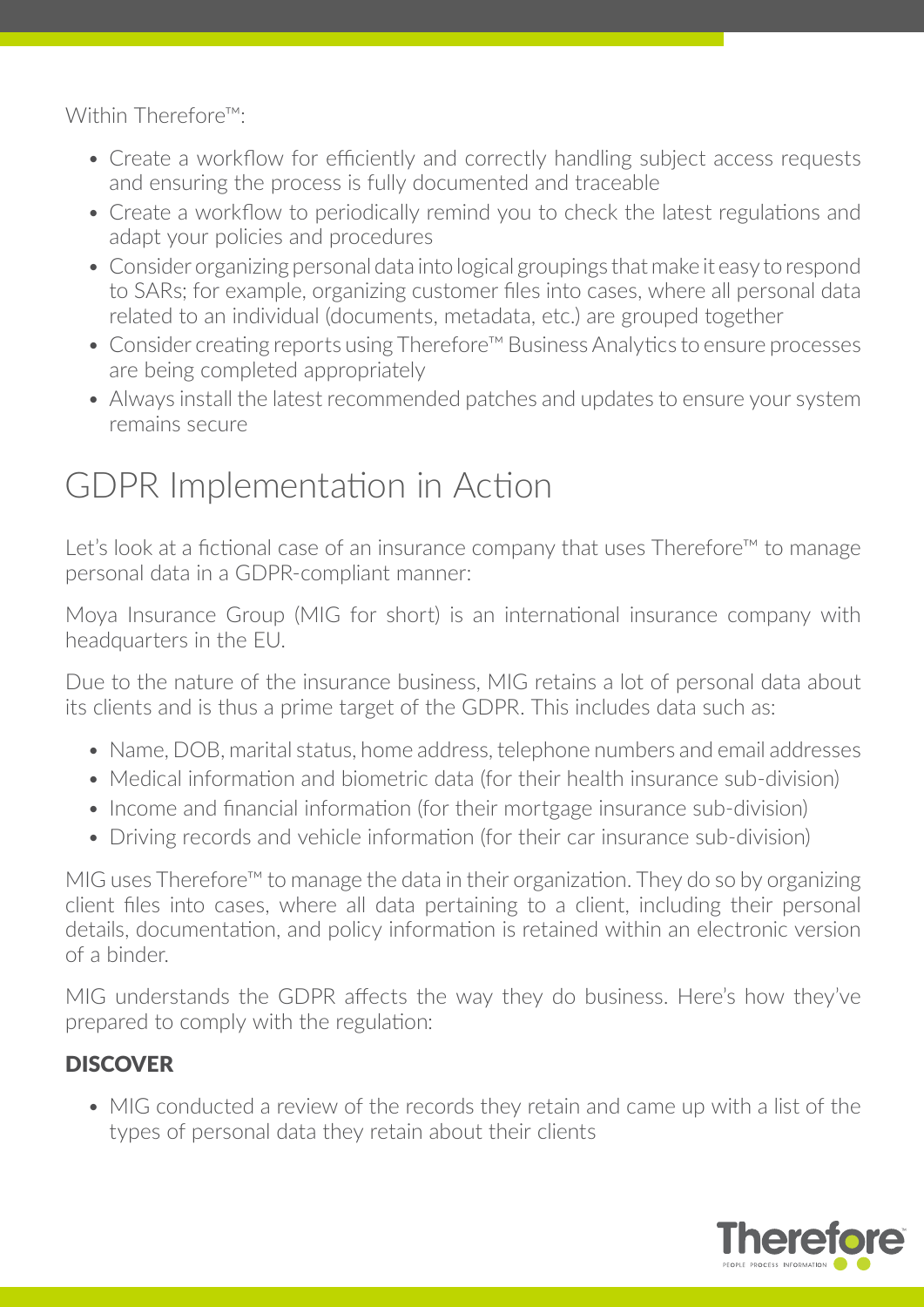- MIG did not want to invest in hiring a new Data Protection Officer, so they contracted a lawyer for this purpose as needed
- The appointed DPO came to the MIG office and conducted a training seminar to educate MIG employees on the GDPR. Each attending employee signed off on their attendance. The training materials were saved in a Therefore category accessible to all employees for review at any time. The signed attendance sheet was saved in Therefore™ along with the other documentation MIG is creating while preparing for the GDPR

#### MANAGE AND SECURE

MIG conducted a first audit of their security policies with their IT department and found the following issues:

- A system administrator had quit 3 months ago and forgot to return his key for the server room. The lock was replaced for security purposes and the new key was distributed to authorized personnel.
- Filing cabinets in the basement with client information from 2005 to 2010 posed an additional risk. MIG decided to outsource the scanning and digitization of these paper documents, which they later imported into Therefore™.
- A hard drive with a copy of client documents was found on an employee's desk. MIG's policies were updated to forbid employees from taking client data off their network without prior authorization. MIG is now considering installing the Therefore™ Mobile App on their off-site employees' devices to enable secure remote access.

MIG conducted a review of their Therefore™ system and made the following changes to increase data security:

- In order to minimize the amount of personal data displayed, they changed their permission settings so managers could only view client data for their sub-division rather than the entire organization.
- They decreased the amount of time it takes for users to log out after a period of inactivity. This is to minimize risk in case an employee walks away from their workstation without locking it.

#### REPORT

- MIG created an additional category in Therefore<sup>™</sup> for saving their documentation of security procedures, their implementation of protection measures, and evidence of their training activities around the GDPR.
- They also created a workflow that regularly sends checklists to department heads to review data handling protocols with their team members. The department head signs off on this review to continue the workflow.